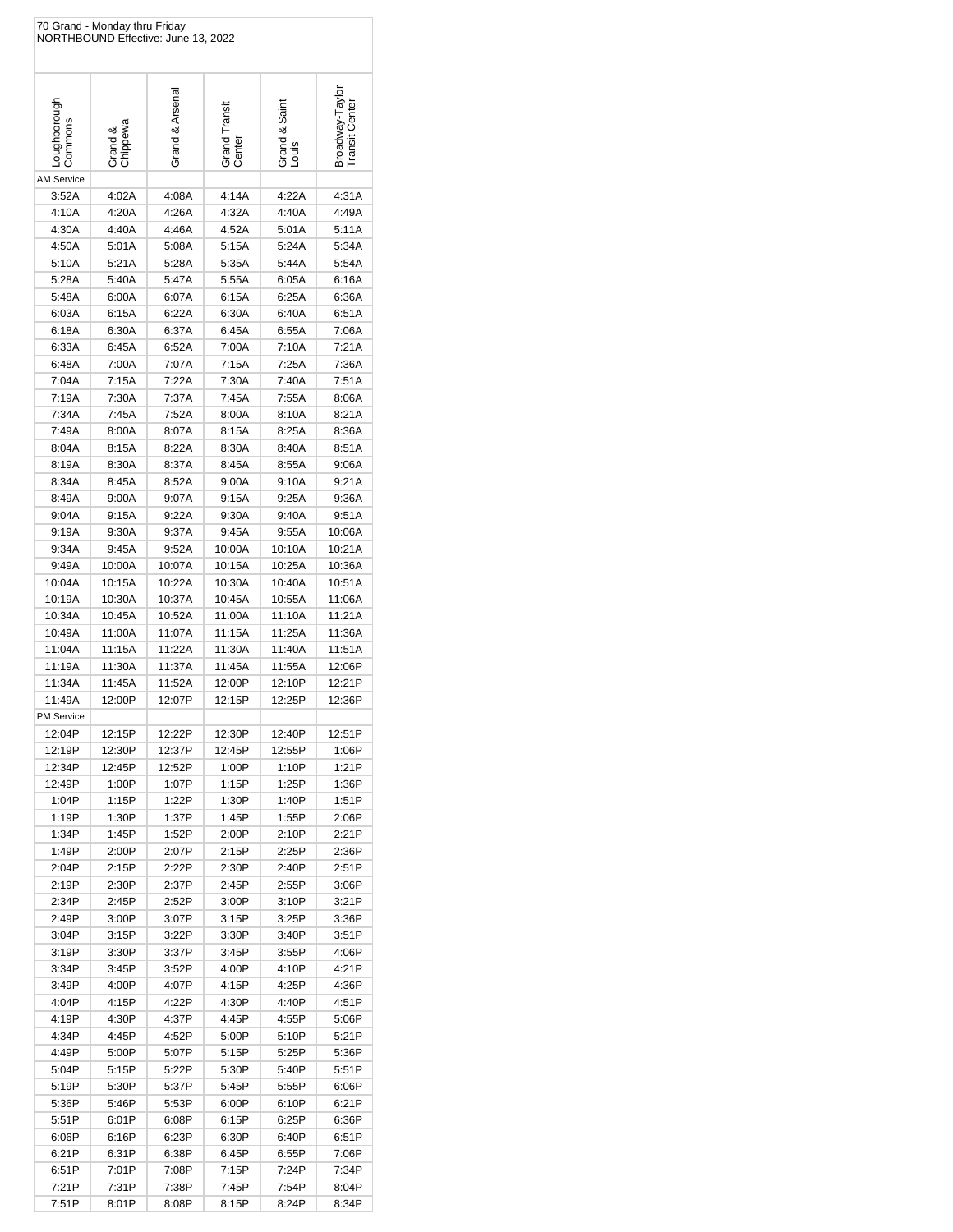| 70 Grand - Monday thru Friday<br>NORTHBOUND Effective: June 13, 2022 |                     |                 |                         |                              |                                   |  |  |
|----------------------------------------------------------------------|---------------------|-----------------|-------------------------|------------------------------|-----------------------------------|--|--|
| Loughborough<br>Commons                                              | Grand &<br>Chippewa | Grand & Arsenal | Grand Transit<br>Center | Saint<br>య<br>Grand<br>Louis | Broadway-Taylor<br>Transit Center |  |  |
| 8:21P                                                                | 8:31P               | 8:38P           | 8:45P                   | 8:54P                        | 9:04P                             |  |  |
| 8:51P                                                                | 9:01P               | 9:08P           | 9:15P                   | 9:24P                        | 9:34P                             |  |  |
| 9:21P                                                                | 9:31P               | 9:38P           | 9:45P                   | 9:54P                        | 10:04P                            |  |  |
| 9:51P                                                                | 10:01P              | 10:08P          | 10:15P                  | 10:24P                       | 10:34P                            |  |  |
| 10:21P                                                               | 10:31P              | 10:38P          | 10:45P                  | 10:54P                       | 11:04P                            |  |  |
| 10:53P                                                               | 11:03P              | 11:09P          | 11:15P                  | 11:24P                       | 11:34P                            |  |  |
| 11:23P                                                               | 11:33P              | 11:39P          | 11:45P                  | 11:54P                       | 12:04A                            |  |  |
| 11:53P                                                               | 12:03A              | 12:09A          | 12:15A                  | 12:24A                       | 12:34A                            |  |  |
| 12:23A                                                               | 12:33A              | 12:39A          | 12:45A                  | 12:54A                       | 1:04A                             |  |  |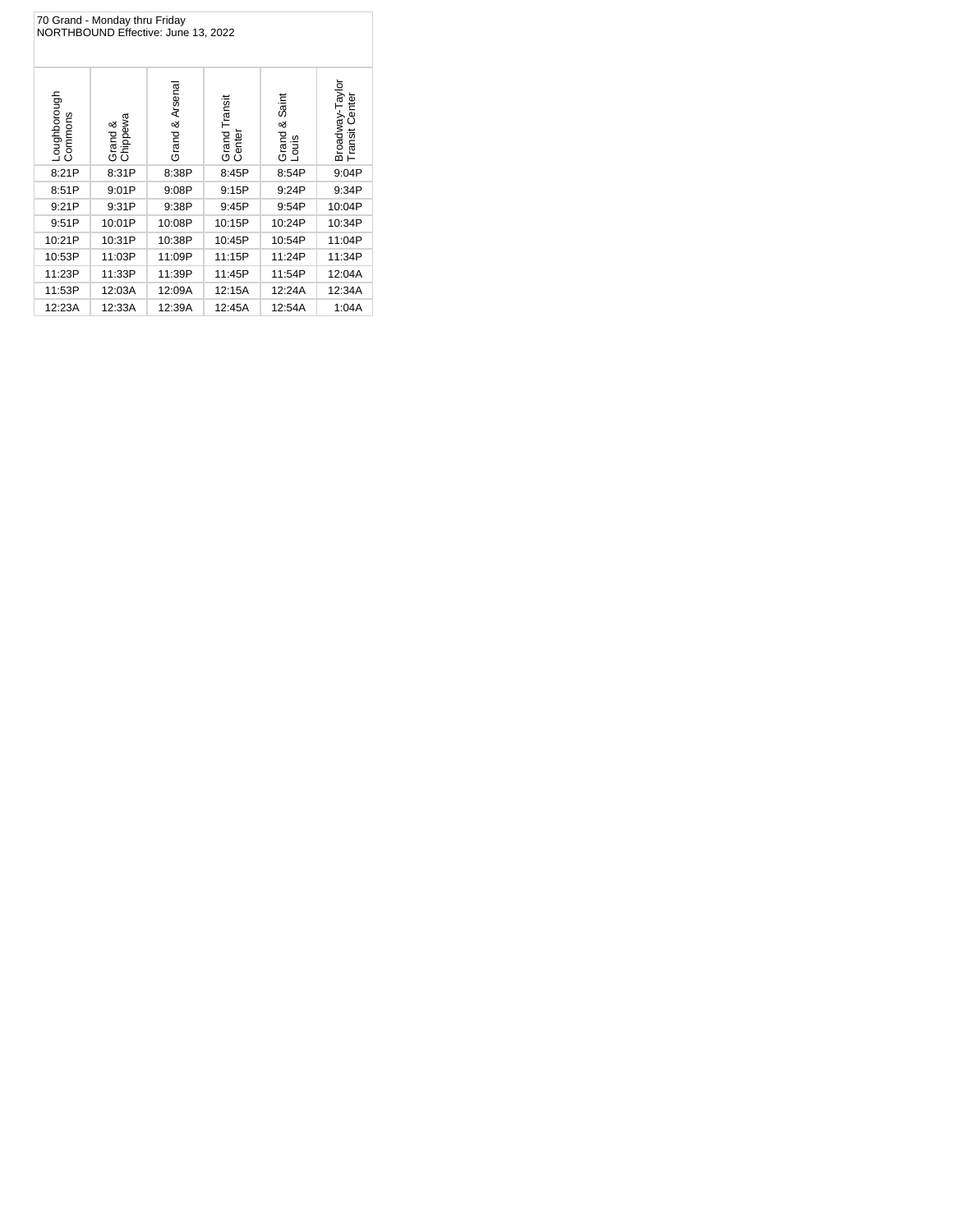| 70 Grand - Monday thru Friday<br>SOUTHBOUND Effective: June 13, 2022 |                        |                         |                 |                     |                         |  |
|----------------------------------------------------------------------|------------------------|-------------------------|-----------------|---------------------|-------------------------|--|
| Broadway-Taylor<br>Transit Center                                    | Grand & Saint<br>Louis | Grand Transit<br>Center | Grand & Arsena  | Grand &<br>Chippewa | Loughborough<br>Commons |  |
| <b>AM Service</b>                                                    |                        |                         |                 |                     |                         |  |
| 4:03A                                                                | 4:13A                  | 4:20A                   | 4:27A           | 4:32A               | 4:40A                   |  |
| 4:23A                                                                | 4:33A                  | 4:40A                   | 4:47A           | 4:52A               | 5:00A                   |  |
| 4:41A                                                                | 4:52A                  | 5:00A                   | 5:08A           | 5:13A               | 5:21A                   |  |
| 5:01A                                                                | 5:12A                  | 5:20A                   | 5:28A           | 5:33A               | 5:41A                   |  |
| 5:21A                                                                | 5:32A                  | 5:40A                   | 5:48A           | 5:53A               | 6:01A                   |  |
| 5:39A<br>5:59A                                                       | 5:51A<br>6:11A         | 6:00A<br>6:20A          | 6:08A<br>6:28A  | 6:14A<br>6:34A      | 6:23A<br>6:43A          |  |
| 6:14A                                                                | 6:26A                  | 6:35A                   | 6:43A           | 6:49A               | 6:58A                   |  |
| 6:29A                                                                | 6:41A                  | 6:50A                   | 6:58A           | 7:04A               | 7:13A                   |  |
| 6:44A                                                                | 6:56A                  | 7:05A                   | 7:13A           | 7:20A               | 7:30A                   |  |
| 6:59A                                                                | 7:11A                  | 7:20A                   | 7:28A           | 7:35A               | 7:45A                   |  |
| 7:14A                                                                | 7:26A                  | 7:35A                   | 7:43A           | 7:50A               | 8:00A                   |  |
| 7:29A                                                                | 7:41A                  | 7:50A                   | 7:58A           | 8:05A               | 8:15A                   |  |
| 7:44A                                                                | 7:56A                  | 8:05A                   | 8:13A           | 8:20A               | 8:30A                   |  |
| 7:59A                                                                | 8:11A                  | 8:20A                   | 8:28A           | 8:35A               | 8:45A                   |  |
| 8:14A                                                                | 8:26A                  | 8:35A                   | 8:43A           | 8:50A               | 9:00A                   |  |
| 8:29A                                                                | 8:41A                  | 8:50A                   | 8:58A           | 9:05A               | 9:15A                   |  |
| 8:44A                                                                | 8:56A                  | 9:05A                   | 9:13A           | 9:20A               | 9:30A                   |  |
| 8:59A                                                                | 9:11A                  | 9:20A                   | 9:28A           | 9:35A               | 9:45A                   |  |
| 9:14A                                                                | 9:26A                  | 9:35A                   | 9:43A           | 9:50A               | 10:00A                  |  |
| 9:29A<br>9:44A                                                       | 9:41A<br>9:56A         | 9:50A<br>10:05A         | 9:58A<br>10:13A | 10:05A<br>10:20A    | 10:15A<br>10:30A        |  |
| 9:59A                                                                | 10:11A                 | 10:20A                  | 10:28A          | 10:35A              | 10:45A                  |  |
| 10:14A                                                               | 10:26A                 | 10:35A                  | 10:43A          | 10:50A              | 11:00A                  |  |
| 10:29A                                                               | 10:41A                 | 10:50A                  | 10:58A          | 11:05A              | 11:15A                  |  |
| 10:44A                                                               | 10:56A                 | 11:05A                  | 11:13A          | 11:20A              | 11:30A                  |  |
| 10:59A                                                               | 11:11A                 | 11:20A                  | 11:28A          | 11:35A              | 11:45A                  |  |
| 11:14A                                                               | 11:26A                 | 11:35A                  | 11:43A          | 11:50A              | 12:00P                  |  |
| 11:29A                                                               | 11:41A                 | 11:50A                  | 11:58A          | 12:05P              | 12:15P                  |  |
| 11:44A                                                               | 11:56A                 | 12:05P                  | 12:13P          | 12:20P              | 12:30P                  |  |
| 11:59A<br><b>PM Service</b>                                          | 12:11P                 | 12:20P                  | 12:28P          | 12:35P              | 12:45P                  |  |
| 12:14P                                                               | 12:26P                 | 12:35P                  | 12:43P          | 12:50P              | 1:00P                   |  |
| 12:29P                                                               | 12:41P                 | 12:50P                  | 12:58P          | 1:05P               | 1:15P                   |  |
| 12:44P                                                               | 12:56P                 | 1:05P                   | 1:13P           | 1:20P               | 1:30P                   |  |
| 12:59P                                                               | 1:11P                  | 1:20P                   | 1:28P           | 1:35P               | 1:45P                   |  |
| 1:14P                                                                | 1:26P                  | 1:35P                   | 1:43P           | 1:50P               | 2:00P                   |  |
| 1:29P                                                                | 1:41P                  | 1:50P                   | 1:58P           | 2:05P               | 2:15P                   |  |
| 1:44P<br>1:59P                                                       | 1:56P<br>2:11P         | 2:05P<br>2:20P          | 2:13P<br>2:28P  | 2:20P<br>2:35P      | 2:30P<br>2:45P          |  |
| 2:14P                                                                | 2:26P                  | 2:35P                   | 2:43P           | 2:50P               | 3:00P                   |  |
| 2:29P                                                                | 2:41P                  | 2:50P                   | 2:58P           | 3:05P               | 3:15P                   |  |
| 2:44P                                                                | 2:56P                  | 3:05P                   | 3:13P           | 3:20P               | 3:30P                   |  |
| 2:59P                                                                | 3:11P                  | 3:20P                   | 3:28P           | 3:35P               | 3:45P                   |  |
| 3:14P                                                                | 3:26P                  | 3:35P                   | 3:43P           | 3:50P               | 4:00P                   |  |
| 3:29P                                                                | 3:41P                  | 3:50P                   | 3:58P           | 4:05P               | 4:15P                   |  |
| 3:44P                                                                | 3:56P                  | 4:05P                   | 4:13P           | 4:20P               | 4:30P                   |  |
| 3:59P                                                                | 4:11P                  | 4:20P                   | 4:28P           | 4:35P               | 4:45P                   |  |
| 4:14P                                                                | 4:26P                  | 4:35P                   | 4:43P           | 4:50P               | 5:00P                   |  |
| 4:29P                                                                | 4:41P                  | 4:50P                   | 4:58P           | 5:05P               | 5:15P                   |  |
| 4:44P<br>5:01P                                                       | 4:56P<br>5:12P         | 5:05P<br>5:20P          | 5:13P<br>5:28P  | 5:20P<br>5:35P      | 5:30P<br>5:45P          |  |
| 5:16P                                                                | 5:27P                  | 5:35P                   | 5:43P           | 5:50P               | 6:00P                   |  |
| 5:31P                                                                | 5:42P                  | 5:50P                   | 5:58P           | 6:05P               | 6:15P                   |  |
| 5:52P                                                                | 6:02P                  | 6:10P                   | 6:18P           | 6:25P               | 6:35P                   |  |
| 6:07P                                                                | 6:17P                  | 6:25P                   | 6:33P           | 6:40P               | 6:50P                   |  |
| 6:37P                                                                | 6:47P                  | 6:55P                   | 7:03P           | 7:10P               | 7:20P                   |  |
| 7:07P                                                                | 7:17P                  | 7:25P                   | 7:33P           | 7:40P               | 7:50P                   |  |
| 7:37P                                                                | 7:47P                  | 7:55P                   | 8:03P           | 8:10P               | 8:20P                   |  |
| 8:07P                                                                | 8:17P                  | 8:25P                   | 8:33P           | 8:40P               | 8:50P                   |  |
| 8:37P                                                                | 8:47P                  | 8:55P                   | 9:03P           | 9:10P               | 9:20P                   |  |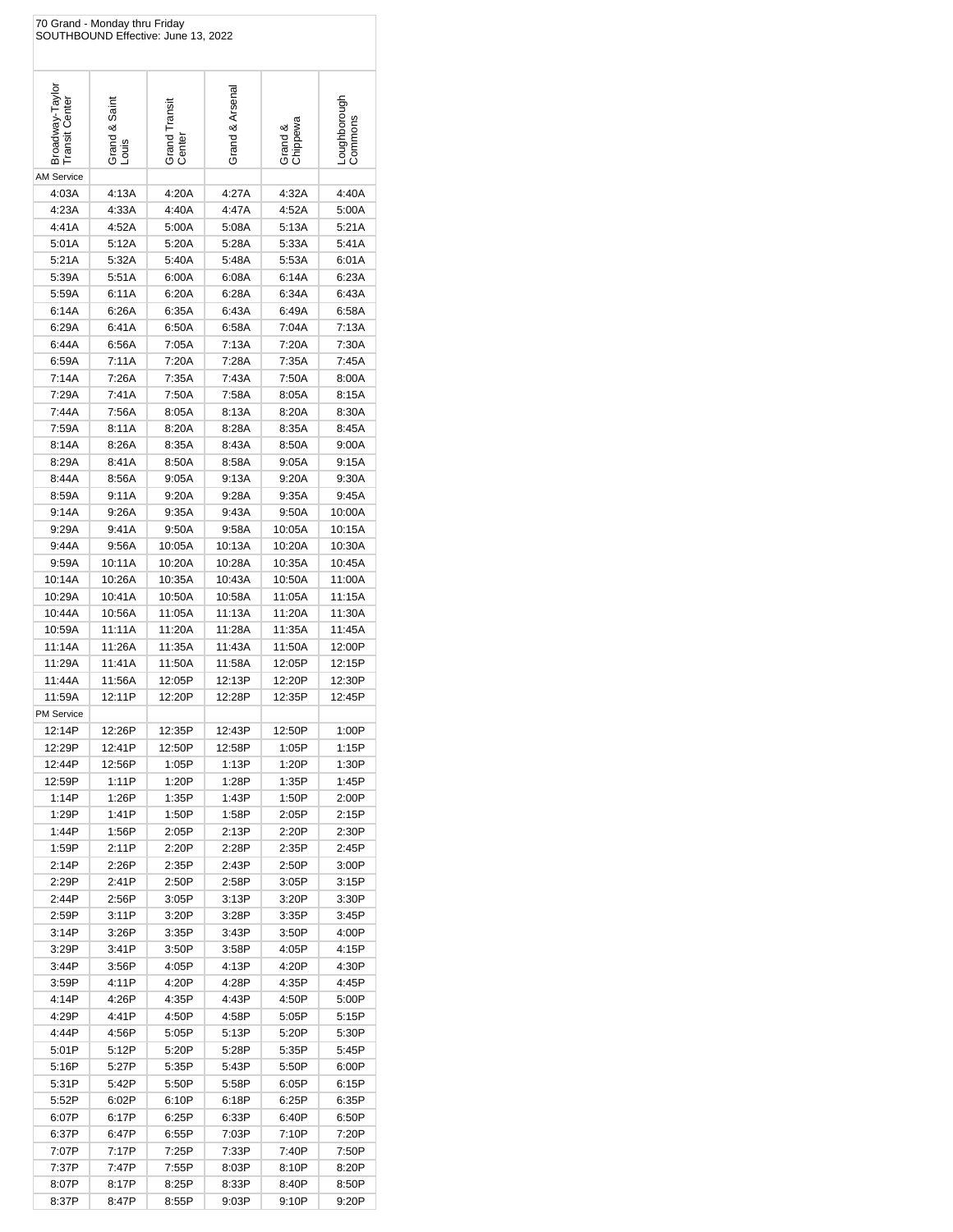| 70 Grand - Monday thru Friday<br>SOUTHBOUND Effective: June 13, 2022 |                           |                         |                 |                     |                         |  |  |
|----------------------------------------------------------------------|---------------------------|-------------------------|-----------------|---------------------|-------------------------|--|--|
| Broadway-Taylor<br>Transit Center                                    | & Saint<br>Grand<br>Louis | Grand Transit<br>Center | Grand & Arsenal | Grand &<br>Chippewa | Loughborough<br>Commons |  |  |
| 9:07P                                                                | 9:17P                     | 9:25P                   | 9:33P           | 9:40P               | 9:50P                   |  |  |
| 9:37P                                                                | 9:47P                     | 9:55P                   | 10:03P          | 10:10P              | 10:20P                  |  |  |
| 10:07P                                                               | 10:17P                    | 10:25P                  | 10:33P          | 10:40P              | 10:50P                  |  |  |
| 10:37P                                                               | 10:47P                    | 10:55P                  | 11:03P          | 11:10P              | 11:20P                  |  |  |
| 11:07P                                                               | 11:17P                    | 11:25P                  | 11:33P          | 11:39P              | 11:48P                  |  |  |
| 11:37P                                                               | 11:47P                    | 11:55P                  | 12:03A          | 12:09A              | 12:18A                  |  |  |
| 12:07A                                                               | 12:17A                    | 12:25A                  | 12:33A          | 12:39A              | 12:48A                  |  |  |
| 12:37A                                                               | 12:47A                    | 12:55A                  | 1:03A           | 1:09A               | 1:18A                   |  |  |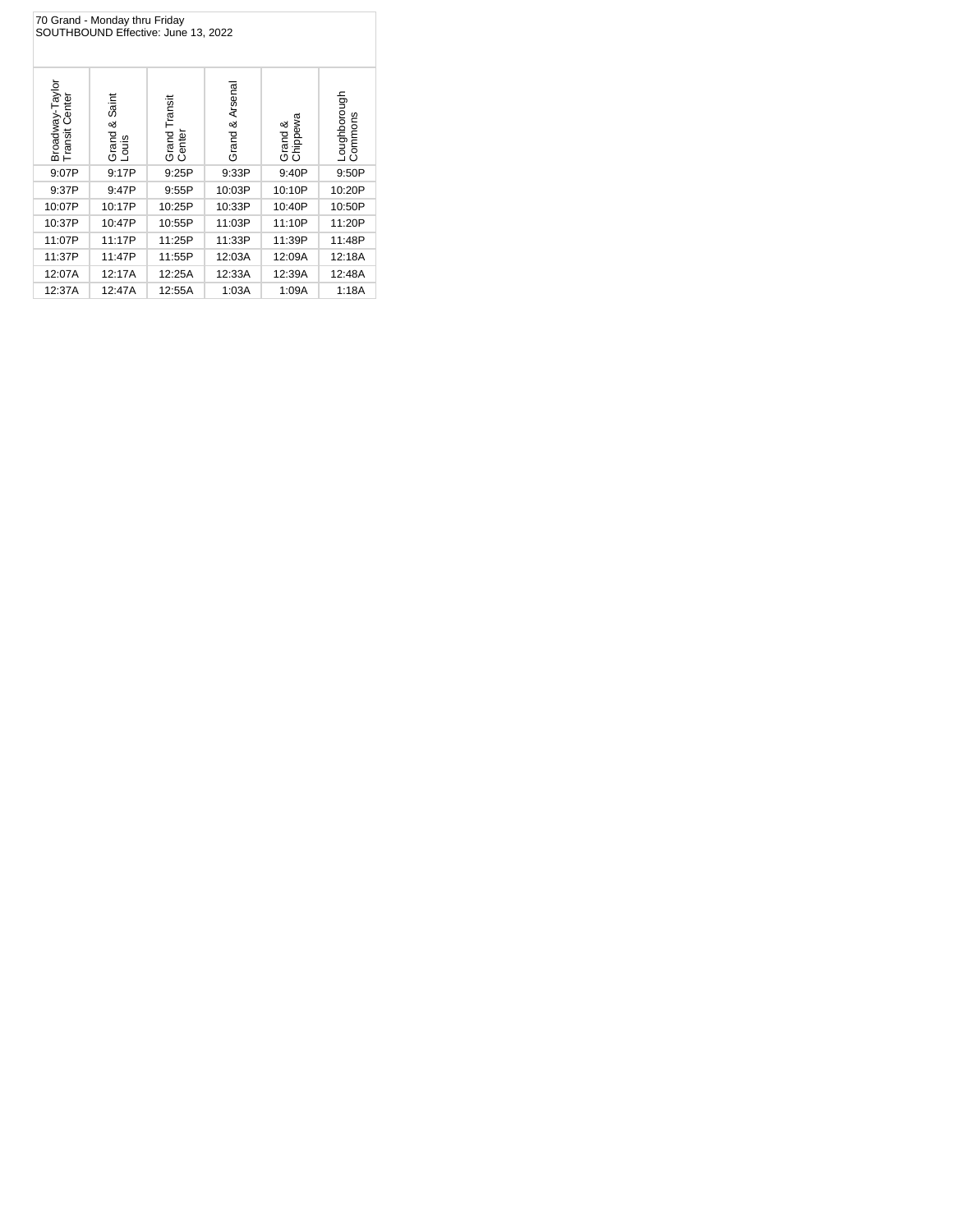| 70 Grand - Saturday     | NORTHBOUND Effective: June 13, 2022 |                  |                         |                        |                                  |
|-------------------------|-------------------------------------|------------------|-------------------------|------------------------|----------------------------------|
| -oughborough<br>Commons | Grand &<br>Chippewa                 | Grand & Arsena   | Grand Transit<br>Center | Grand & Saint<br>Louis | Broadway-Taylo<br>Transit Center |
| AM Service              |                                     |                  |                         |                        |                                  |
| 4:06A                   | 4:15A                               | 4:20A            | 4:25A                   | 4:33A                  | 4:42A                            |
| 4:23A                   | 4:33A                               | 4:39A            | 4:45A                   | 4:54A                  | 5:04A                            |
| 4:43A                   | 4:53A                               | 4:59A            | 5:05A                   | 5:14A                  | 5:24A                            |
| 5:00A                   | 5:11A                               | 5:18A            | 5:25A                   | 5:34A                  | 5:44A                            |
| 5:20A                   | 5:31A                               | 5:38A            | 5:45A                   | 5:54A                  | 6:04A                            |
| 5:40A                   | 5:51A                               | 5:58A            | 6:05A                   | 6:15A                  | 6:26A                            |
| 5:58A                   | 6:10A                               | 6:17A            | 6:25A                   | 6:35A                  | 6:46A                            |
| 6:18A<br>6:38A          | 6:30A                               | 6:37A            | 6:45A                   | 6:55A                  | 7:06A                            |
| 6:59A                   | 6:50A<br>7:10A                      | 6:57A<br>7:17A   | 7:05A<br>7:25A          | 7:15A<br>7:35A         | 7:26A<br>7:46A                   |
| 7:19A                   | 7:30A                               | 7:37A            | 7:45A                   | 7:55A                  | 8:06A                            |
| 7:34A                   | 7:45A                               | 7:52A            | 8:00A                   | 8:10A                  | 8:21A                            |
| 7:49A                   | 8:00A                               | 8:07A            | 8:15A                   | 8:25A                  | 8:36A                            |
| 8:04A                   | 8:15A                               | 8:22A            | 8:30A                   | 8:40A                  | 8:51A                            |
| 8:19A                   | 8:30A                               | 8:37A            | 8:45A                   | 8:55A                  | 9:06A                            |
| 8:34A                   | 8:45A                               | 8:52A            | 9:00A                   | 9:10A                  | 9:21A                            |
| 8:49A                   | 9:00A                               | 9:07A            | 9:15A                   | 9:25A                  | 9:36A                            |
| 9:04A                   | 9:15A                               | 9:22A            | 9:30A                   | 9:40A                  | 9:51A                            |
| 9:19A                   | 9:30A                               | 9:37A            | 9:45A                   | 9:55A                  | 10:06A                           |
| 9:34A                   | 9:45A                               | 9:52A            | 10:00A                  | 10:10A                 | 10:21A                           |
| 9:49A                   | 10:00A                              | 10:07A           | 10:15A                  | 10:25A                 | 10:36A                           |
| 10:04A                  | 10:15A                              | 10:22A           | 10:30A                  | 10:40A                 | 10:51A                           |
| 10:19A                  | 10:30A                              | 10:37A           | 10:45A                  | 10:55A                 | 11:06A                           |
| 10:34A                  | 10:45A                              | 10:52A           | 11:00A                  | 11:10A                 | 11:21A                           |
| 10:49A                  | 11:00A                              | 11:07A           | 11:15A                  | 11:25A                 | 11:36A                           |
| 11:04A                  | 11:15A                              | 11:22A           | 11:30A                  | 11:40A                 | 11:51A                           |
| 11:19A                  | 11:30A                              | 11:37A           | 11:45A                  | 11:55A                 | 12:06P                           |
| 11:34A<br>11:49A        | 11:45A<br>12:00P                    | 11:52A<br>12:07P | 12:00P<br>12:15P        | 12:10P<br>12:25P       | 12:21P<br>12:36P                 |
| <b>PM Service</b>       |                                     |                  |                         |                        |                                  |
| 12:04P                  | 12:15P                              | 12:22P           | 12:30P                  | 12:40P                 | 12:51P                           |
| 12:19P                  | 12:30P                              | 12:37P           | 12:45P                  | 12:55P                 | 1:06P                            |
| 12:34P                  | 12:45P                              | 12:52P           | 1:00P                   | 1:10P                  | 1:21P                            |
| 12:49P                  | 1:00P                               | 1:07P            | 1:15P                   | 1:25P                  | 1:36P                            |
| 1:04P                   | 1:15P                               | 1:22P            | 1:30P                   | 1:40P                  | 1:51P                            |
| 1:19P                   | 1:30P                               | 1:37P            | 1:45P                   | 1:55P                  | 2:06P                            |
| 1:34P                   | 1:45P                               | 1:52P            | 2:00P                   | 2:10P                  | 2:21P                            |
| 1:49P                   | 2:00P                               | 2:07P            | 2:15P                   | 2:25P                  | 2:36P                            |
| 2:04P                   | 2:15P                               | 2:22P            | 2:30P                   | 2:40P                  | 2:51P                            |
| 2:19P                   | 2:30P                               | 2:37P            | 2:45P                   | 2:55P                  | 3:06P                            |
| 2:34P                   | 2:45P                               | 2:52P            | 3:00P                   | 3:10P                  | 3:21P                            |
| 2:49P                   | 3:00P                               | 3:07P            | 3:15P                   | 3:25P                  | 3:36P                            |
| 3:04P<br>3:19P          | 3:15P<br>3:30P                      | 3:22P<br>3:37P   | 3:30P<br>3:45P          | 3:40P<br>3:55P         | 3:51P<br>4:06P                   |
| 3:34P                   | 3:45P                               | 3:52P            | 4:00P                   | 4:10P                  | 4:21P                            |
| 3:49P                   | 4:00P                               | 4:07P            | 4:15P                   | 4:25P                  | 4:36P                            |
| 4:04P                   | 4:15P                               | 4:22P            | 4:30P                   | 4:40P                  | 4:51P                            |
| 4:19P                   | 4:30P                               | 4:37P            | 4:45P                   | 4:55P                  | 5:06P                            |
| 4:34P                   | 4:45P                               | 4:52P            | 5:00P                   | 5:10P                  | 5:21P                            |
| 4:49P                   | 5:00P                               | 5:07P            | 5:15P                   | 5:25P                  | 5:36P                            |
| 5:04P                   | 5:15P                               | 5:22P            | 5:30P                   | 5:40P                  | 5:51P                            |
| 5:19P                   | 5:30P                               | 5:37P            | 5:45P                   | 5:55P                  | 6:06P                            |
| 5:51P                   | 6:01P                               | 6:08P            | 6:15P                   | 6:25P                  | 6:36P                            |
| 6:21P                   | 6:31P                               | 6:38P            | 6:45P                   | 6:54P                  | 7:04P                            |
| 6:51P                   | 7:01P                               | 7:08P            | 7:15P                   | 7:24P                  | 7:34P                            |
| 7:21P                   | 7:31P                               | 7:38P            | 7:45P                   | 7:54P                  | 8:04P                            |
| 7:51P                   | 8:01P                               | 8:08P            | 8:15P                   | 8:24P                  | 8:34P                            |
| 8:21P                   | 8:31P                               | 8:38P            | 8:45P                   | 8:54P                  | 9:04P                            |
| 8:51P                   | 9:01P                               | 9:08P            | 9:15P                   | 9:24P                  | 9:34P                            |
| 9:21P                   | 9:31P                               | 9:38P            | 9:45P                   | 9:54P                  | 10:04P                           |
| 9:51P                   | 10:01P                              | 10:08P           | 10:15P                  | 10:24P                 | 10:34P                           |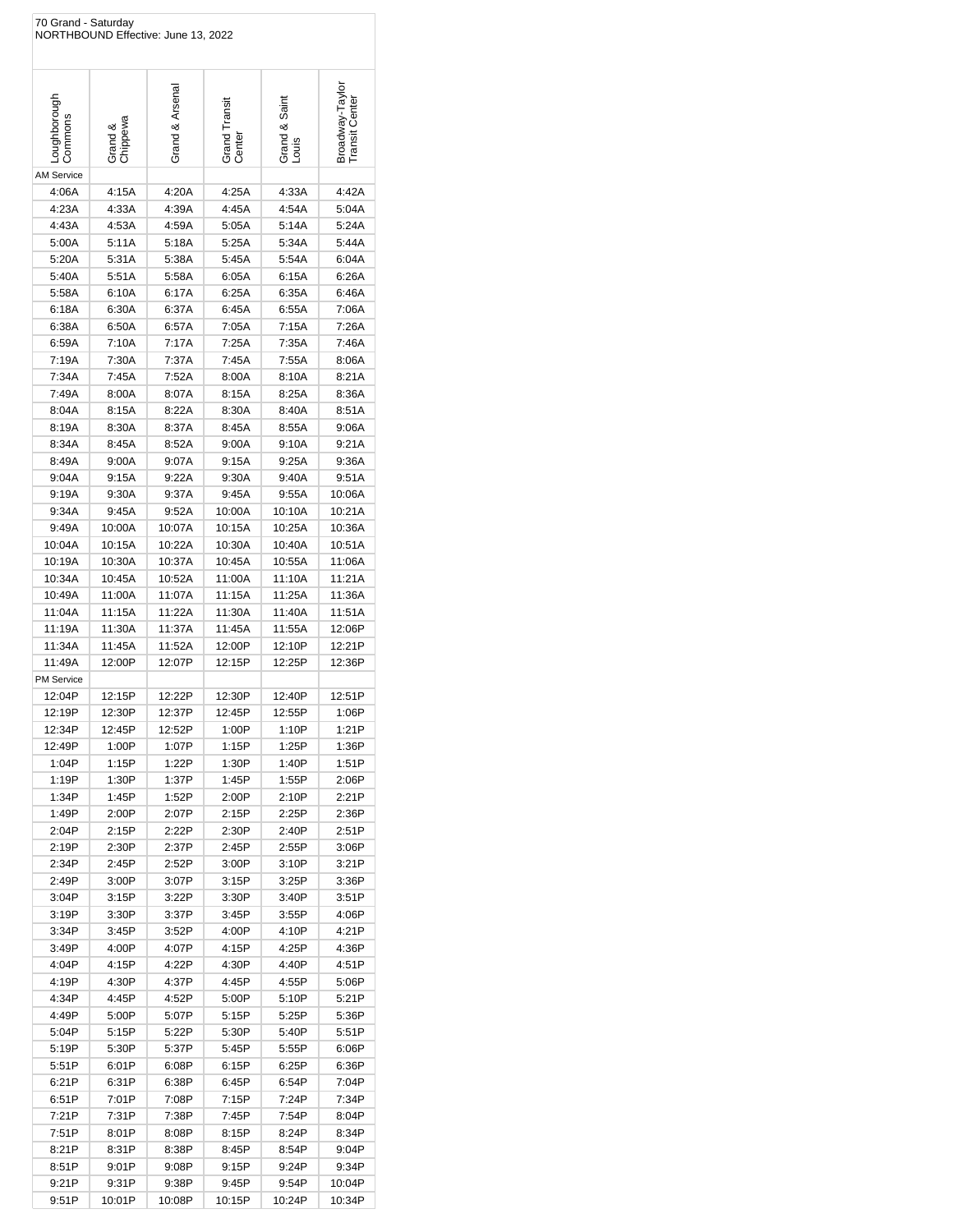| 70 Grand - Saturday<br>NORTHBOUND Effective: June 13, 2022 |                     |                    |                         |                              |                                      |  |  |
|------------------------------------------------------------|---------------------|--------------------|-------------------------|------------------------------|--------------------------------------|--|--|
| Loughborough<br>Commons                                    | Grand &<br>Chippewa | & Arsenal<br>Grand | Grand Transit<br>Center | Saint<br>త<br>Grand<br>Louis | Broadway-Taylor<br>Center<br>Transit |  |  |
| 10:23P                                                     | 10:33P              | 10:39P             | 10:45P                  | 10:54P                       | 11:04P                               |  |  |
| 10:53P                                                     | 11:03P              | 11:09P             | 11:15P                  | 11:24P                       | 11:34P                               |  |  |
| 11:23P                                                     | 11:33P              | 11:39P             | 11:45P                  | 11:54P                       | 12:04A                               |  |  |
| 11:53P                                                     | 12:03A              | 12:09A             | 12:15A                  | 12:24A                       | 12:34A                               |  |  |
| 12:23A                                                     | 12:33A              | 12:39A             | 12:45A                  | 12:54A                       | 1:04A                                |  |  |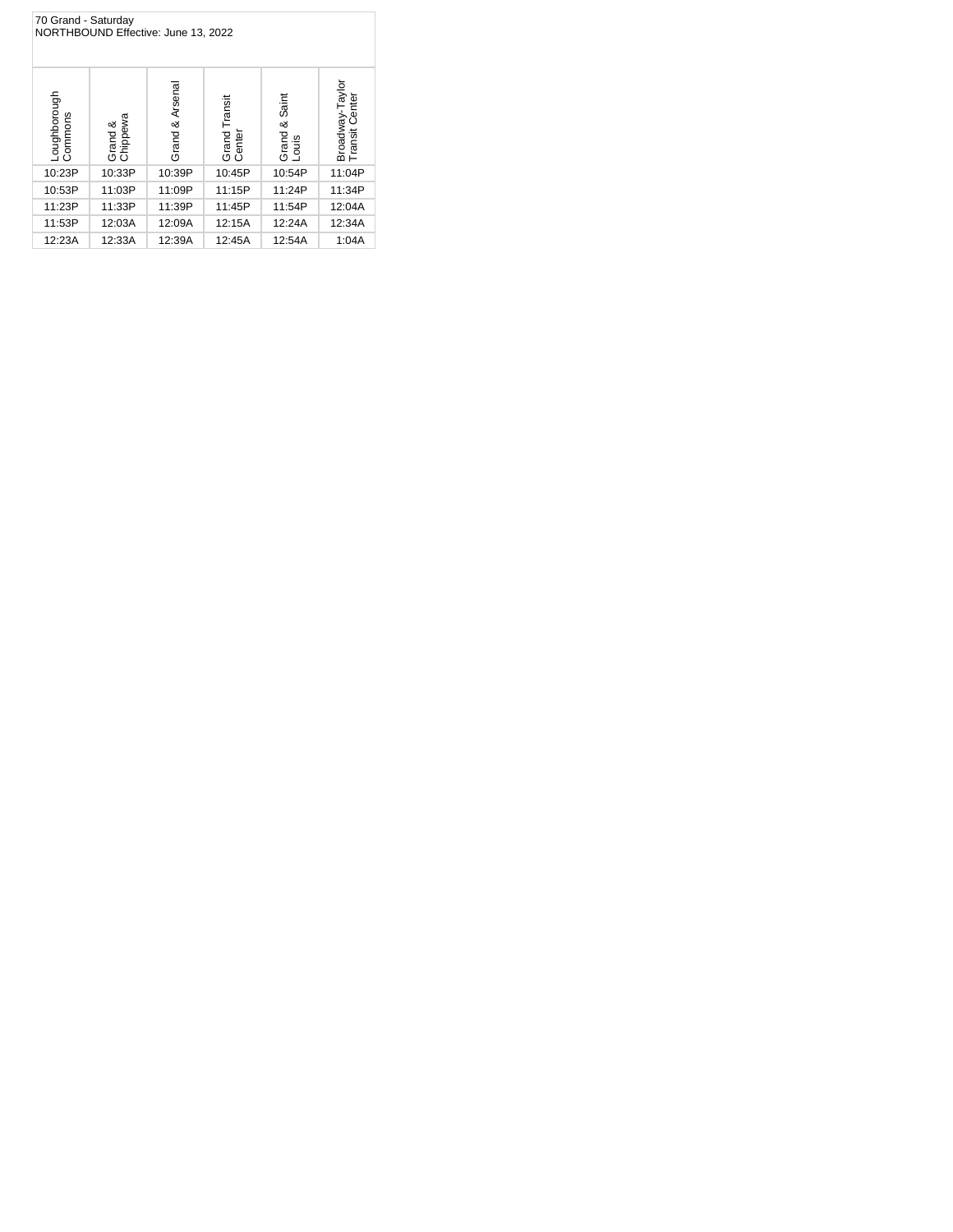| 70 Grand - Saturday               | SOUTHBOUND Effective: June 13, 2022 |                         |                |                     |                           |
|-----------------------------------|-------------------------------------|-------------------------|----------------|---------------------|---------------------------|
| Broadway-Taylor<br>Transit Center | Grand & Saint<br>Louis              | Grand Transit<br>Center | Grand & Arsena | Grand &<br>Chippewa | Loughborough<br>  Commons |
| <b>AM Service</b>                 |                                     |                         |                |                     |                           |
| 4:23A                             | 4:33A                               | 4:40A                   | 4:47A          | 4:52A               | 5:00A                     |
| 4:41A                             | 4:52A                               | 5:00A                   | 5:08A          | 5:13A               | 5:20A                     |
| 5:01A                             | 5:12A                               | 5:20A                   | 5:28A          | 5:33A               | 5:40A                     |
| 5:21A                             | 5:32A                               | 5:40A                   | 5:48A          | 5:53A               | 6:01A                     |
| 5:39A                             | 5:51A                               | 6:00A                   | 6:08A          | 6:14A               | 6:23A                     |
| 5:59A                             | 6:11A                               | 6:20A                   | 6:28A          | 6:34A               | 6:43A                     |
| 6:19A                             | 6:31A                               | 6:40A                   | 6:48A          | 6:54A               | 7:03A                     |
| 6:39A                             | 6:51A                               | 7:00A                   | 7:08A          | 7:15A               | 7:25A                     |
| 6:59A                             | 7:11A                               | 7:20A                   | 7:28A          | 7:35A               | 7:45A                     |
| 7:14A                             | 7:26A                               | 7:35A                   | 7:43A          | 7:50A               | 8:00A                     |
| 7:29A                             | 7:41A                               | 7:50A                   | 7:58A          | 8:05A               | 8:15A                     |
| 7:44A<br>7:59A                    | 7:56A<br>8:11A                      | 8:05A<br>8:20A          | 8:13A<br>8:28A | 8:20A<br>8:35A      | 8:30A<br>8:45A            |
| 8:14A                             | 8:26A                               | 8:35A                   | 8:43A          | 8:50A               | 9:00A                     |
| 8:29A                             | 8:41A                               | 8:50A                   | 8:58A          | 9:05A               | 9:15A                     |
| 8:44A                             | 8:56A                               | 9:05A                   | 9:13A          | 9:20A               | 9:30A                     |
| 8:59A                             | 9:11A                               | 9:20A                   | 9:28A          | 9:35A               | 9:45A                     |
| 9:14A                             | 9:26A                               | 9:35A                   | 9:43A          | 9:50A               | 10:00A                    |
| 9:29A                             | 9:41A                               | 9:50A                   | 9:58A          | 10:05A              | 10:15A                    |
| 9:44A                             | 9:56A                               | 10:05A                  | 10:13A         | 10:20A              | 10:30A                    |
| 9:59A                             | 10:11A                              | 10:20A                  | 10:28A         | 10:35A              | 10:45A                    |
| 10:14A                            | 10:26A                              | 10:35A                  | 10:43A         | 10:50A              | 11:00A                    |
| 10:29A                            | 10:41A                              | 10:50A                  | 10:58A         | 11:05A              | 11:15A                    |
| 10:44A                            | 10:56A                              | 11:05A                  | 11:13A         | 11:20A              | 11:30A                    |
| 10:59A                            | 11:11A                              | 11:20A                  | 11:28A         | 11:35A              | 11:45A                    |
| 11:14A                            | 11:26A                              | 11:35A                  | 11:43A         | 11:50A              | 12:00P                    |
| 11:29A                            | 11:41A                              | 11:50A                  | 11:58A         | 12:05P              | 12:15P                    |
| 11:44A                            | 11:56A                              | 12:05P                  | 12:13P         | 12:20P              | 12:30P                    |
| 11:59A                            | 12:11P                              | 12:20P                  | 12:28P         | 12:35P              | 12:45P                    |
| <b>PM Service</b><br>12:14P       | 12:26P                              | 12:35P                  | 12:43P         | 12:50P              | 1:00P                     |
| 12:29P                            | 12:41P                              | 12:50P                  | 12:58P         | 1:05P               | 1:15P                     |
| 12:44P                            | 12:56P                              | 1:05P                   | 1:13P          | 1:20P               | 1:30P                     |
| 12:59P                            | 1:11P                               | 1:20P                   | 1:28P          | 1:35P               | 1:45P                     |
| 1:14P                             | 1:26P                               | 1:35P                   | 1:43P          | 1:50P               | 2:00P                     |
| 1:29P                             | 1:41P                               | 1:50P                   | 1:58P          | 2:05P               | 2:15P                     |
| 1:44P                             | 1:56P                               | 2:05P                   | 2:13P          | 2:20P               | 2:30P                     |
| 1:59P                             | 2:11P                               | 2:20P                   | 2:28P          | 2:35P               | 2:45P                     |
| 2:14P                             | 2:26P                               | 2:35P                   | 2:43P          | 2:50P               | 3:00P                     |
| 2:29P                             | 2:41P                               | 2:50P                   | 2:58P          | 3:05P               | 3:15P                     |
| 2:44P                             | 2:56P                               | 3:05P                   | 3:13P          | 3:20P               | 3:30P                     |
| 2:59P                             | 3:11P                               | 3:20P                   | 3:28P          | 3:35P               | 3:45P                     |
| 3:14P                             | 3:26P                               | 3:35P                   | 3:43P          | 3:50P               | 4:00P                     |
| 3:29P                             | 3:41P                               | 3:50P                   | 3:58P          | 4:05P               | 4:15P                     |
| 3:44P<br>3:59P                    | 3:56P<br>4:11P                      | 4:05P<br>4:20P          | 4:13P<br>4:28P | 4:20P<br>4:35P      | 4:30P<br>4:45P            |
| 4:14P                             | 4:26P                               | 4:35P                   | 4:43P          | 4:50P               | 5:00P                     |
| 4:29P                             | 4:41P                               | 4:50P                   | 4:58P          | 5:05P               | 5:15P                     |
| 4:44P                             | 4:56P                               | 5:05P                   | 5:13P          | 5:20P               | 5:30P                     |
| 5:01P                             | 5:12P                               | 5:20P                   | 5:28P          | 5:35P               | 5:45P                     |
| 5:16P                             | 5:27P                               | 5:35P                   | 5:43P          | 5:50P               | 6:00P                     |
| 5:37P                             | 5:47P                               | 5:55P                   | 6:03P          | 6:10P               | 6:20P                     |
| 6:07P                             | 6:17P                               | 6:25P                   | 6:33P          | 6:40P               | 6:50P                     |
| 6:37P                             | 6:47P                               | 6:55P                   | 7:03P          | 7:10P               | 7:20P                     |
| 7:07P                             | 7:17P                               | 7:25P                   | 7:33P          | 7:40P               | 7:50P                     |
| 7:37P                             | 7:47P                               | 7:55P                   | 8:03P          | 8:10P               | 8:20P                     |
| 8:07P                             | 8:17P                               | 8:25P                   | 8:33P          | 8:40P               | 8:50P                     |
| 8:37P                             | 8:47P                               | 8:55P                   | 9:03P          | 9:10P               | 9:20P                     |
| 9:07P                             | 9:17P                               | 9:25P                   | 9:33P          | 9:40P               | 9:50P                     |
| 9:37P                             | 9:47P                               | 9:55P                   | 10:03P         | 10:10P              | 10:20P                    |
| 10:07P                            | 10:17P                              | 10:25P                  | 10:33P         | 10:40P              | 10:50P                    |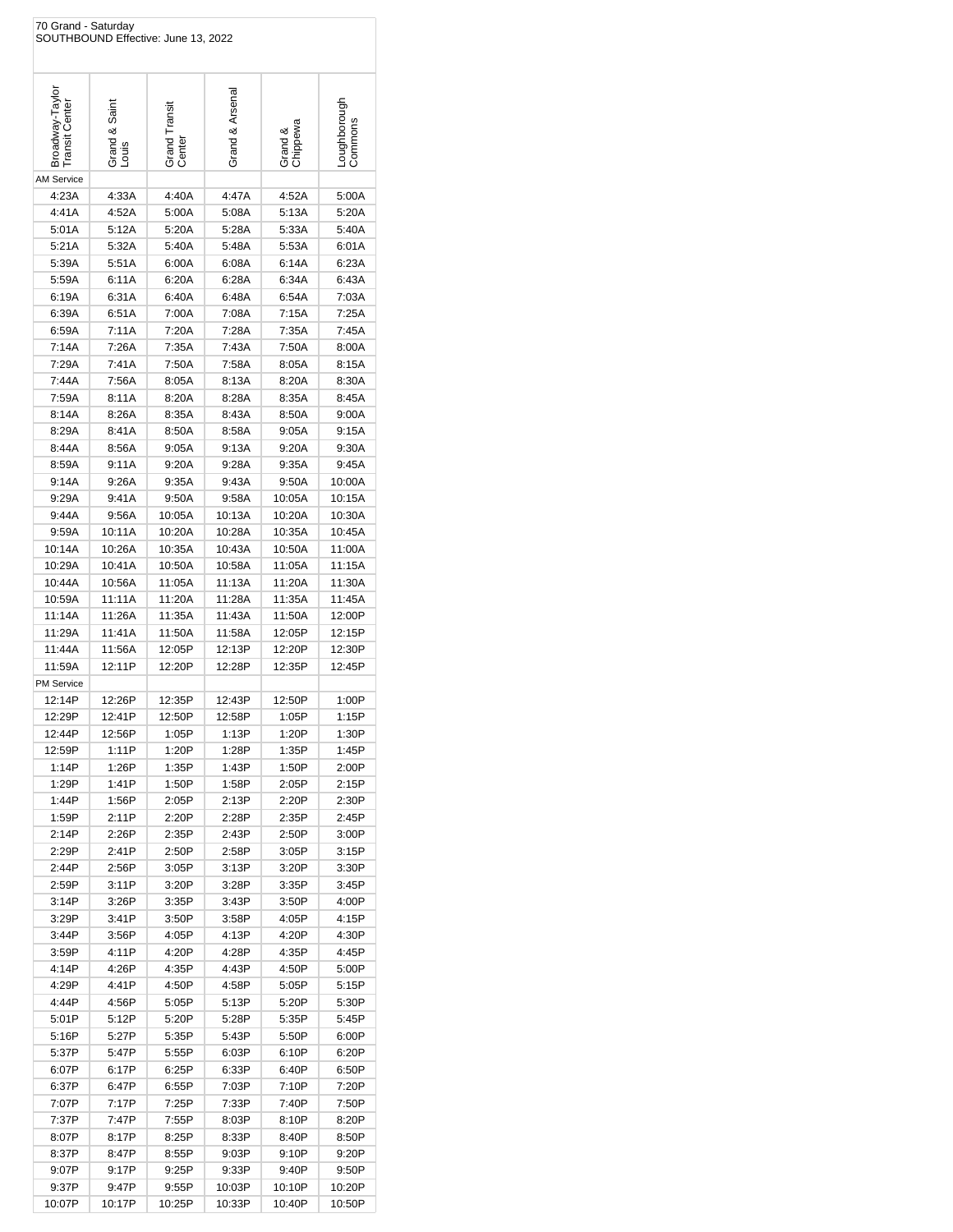| 70 Grand - Saturday<br>SOUTHBOUND Effective: June 13, 2022 |                              |                         |                 |                     |                         |  |  |
|------------------------------------------------------------|------------------------------|-------------------------|-----------------|---------------------|-------------------------|--|--|
| Broadway-Taylor<br>Transit Center                          | Saint<br>∞<br>Grand<br>Louis | Grand Transit<br>Center | Grand & Arsenal | Grand &<br>Chippewa | Loughborough<br>Commons |  |  |
| 10:37P                                                     | 10:47P                       | 10:55P                  | 11:03P          | 11:10P              | 11:20P                  |  |  |
| 11:07P                                                     | 11:17P                       | 11:25P                  | 11:33P          | 11:39P              | 11:48P                  |  |  |
| 11:37P                                                     | 11:47P                       | 11:55P                  | 12:03A          | 12:09A              | 12:18A                  |  |  |
| 12:08A                                                     | 12:18A                       | 12:26A                  | 12:34A          | 12:40A              | 12:49A                  |  |  |
| 12:37A                                                     | 12:47A                       | 12:55A                  | 1:03A           | 1:09A               | 1:18A                   |  |  |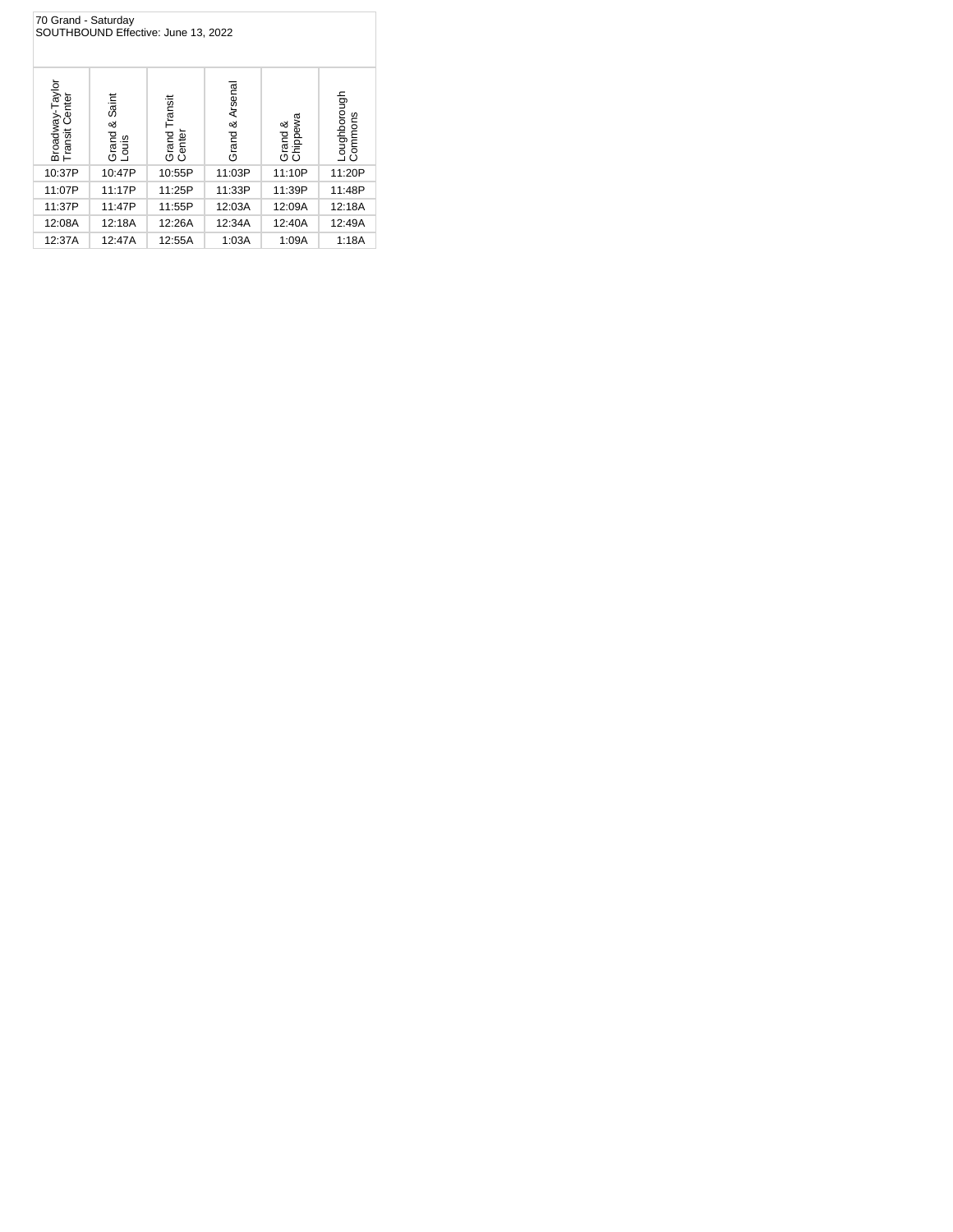| Loughborough<br>Commons |                     | Grand & Arsenal  | Grand Transit<br>Center | Grand & Saint<br>Louis | Broadway-Taylor<br>ransit Center |
|-------------------------|---------------------|------------------|-------------------------|------------------------|----------------------------------|
|                         | Grand &<br>Chippewa |                  |                         |                        |                                  |
|                         |                     |                  |                         |                        |                                  |
|                         |                     |                  |                         |                        |                                  |
| <b>AM Service</b>       |                     |                  |                         |                        |                                  |
| 4:06A                   | 4:15A               | 4:20A            | 4:25A                   | 4:33A                  | 4:42A                            |
| 4:23A                   | 4:33A               | 4:39A            | 4:45A                   | 4:54A                  | 5:04A                            |
| 4:43A                   | 4:53A               | 4:59A            | 5:05A                   | 5:14A                  | 5:24A                            |
| 5:00A<br>5:20A          | 5:11A<br>5:31A      | 5:18A<br>5:38A   | 5:25A<br>5:45A          | 5:34A<br>5:54A         | 5:44A<br>6:04A                   |
| 5:40A                   | 5:51A               | 5:58A            | 6:05A                   | 6:15A                  | 6:26A                            |
| 5:58A                   | 6:10A               | 6:17A            | 6:25A                   | 6:35A                  | 6:46A                            |
| 6:18A                   | 6:30A               | 6:37A            | 6:45A                   | 6:55A                  | 7:06A                            |
| 6:38A                   | 6:50A               | 6:57A            | 7:05A                   | 7:15A                  | 7:26A                            |
| 6:59A                   | 7:10A               | 7:17A            | 7:25A                   | 7:35A                  | 7:46A                            |
| 7:19A                   | 7:30A               | 7:37A            | 7:45A                   | 7:55A                  | 8:06A                            |
| 7:34A                   | 7:45A               | 7:52A            | 8:00A                   | 8:10A                  | 8:21A                            |
| 7:49A                   | 8:00A               | 8:07A            | 8:15A                   | 8:25A                  | 8:36A                            |
| 8:04A                   | 8:15A               | 8:22A            | 8:30A                   | 8:40A                  | 8:51A                            |
| 8:19A                   | 8:30A               | 8:37A            | 8:45A                   | 8:55A                  | 9:06A                            |
| 8:34A                   | 8:45A               | 8:52A            | 9:00A                   | 9:10A                  | 9:21A                            |
| 8:49A                   | 9:00A               | 9:07A            | 9:15A                   | 9:25A                  | 9:36A                            |
| 9:04A                   | 9:15A               | 9:22A            | 9:30A                   | 9:40A                  | 9:51A                            |
| 9:19A                   | 9:30A               | 9:37A            | 9:45A                   | 9:55A                  | 10:06A                           |
| 9:34A                   | 9:45A               | 9:52A            | 10:00A                  | 10:10A                 | 10:21A                           |
| 9:49A                   | 10:00A              | 10:07A           | 10:15A                  | 10:25A                 | 10:36A                           |
| 10:04A                  | 10:15A              | 10:22A           | 10:30A                  | 10:40A                 | 10:51A                           |
| 10:19A                  | 10:30A              | 10:37A           | 10:45A                  | 10:55A                 | 11:06A                           |
| 10:34A                  | 10:45A              | 10:52A           | 11:00A                  | 11:10A                 | 11:21A                           |
| 10:49A                  | 11:00A              | 11:07A           | 11:15A                  | 11:25A                 | 11:36A                           |
| 11:04A<br>11:19A        | 11:15A<br>11:30A    | 11:22A<br>11:37A | 11:30A<br>11:45A        | 11:40A<br>11:55A       | 11:51A<br>12:06P                 |
| 11:34A                  | 11:45A              | 11:52A           | 12:00P                  | 12:10P                 | 12:21P                           |
| 11:49A                  | 12:00P              | 12:07P           | 12:15P                  | 12:25P                 | 12:36P                           |
| <b>PM Service</b>       |                     |                  |                         |                        |                                  |
| 12:04P                  | 12:15P              | 12:22P           | 12:30P                  | 12:40P                 | 12:51P                           |
| 12:19P                  | 12:30P              | 12:37P           | 12:45P                  | 12:55P                 | 1:06P                            |
| 12:34P                  | 12:45P              | 12:52P           | 1:00P                   | 1:10P                  | 1:21P                            |
| 12:49P                  | 1:00P               | 1:07P            | 1:15P                   | 1:25P                  | 1:36P                            |
| 1:04P                   | 1:15P               | 1:22P            | 1:30P                   | 1:40P                  | 1:51P                            |
| 1:19P                   | 1:30P               | 1:37P            | 1:45P                   | 1:55P                  | 2:06P                            |
| 1:34P                   | 1:45P               | 1:52P            | 2:00P                   | 2:10P                  | 2:21P                            |
| 1:49P                   | 2:00P               | 2:07P            | 2:15P                   | 2:25P                  | 2:36P                            |
| 2:04P                   | 2:15P               | 2:22P            | 2:30P                   | 2:40P                  | 2:51P                            |
| 2:19P                   | 2:30P               | 2:37P            | 2:45P                   | 2:55P                  | 3:06P                            |
| 2:34P                   | 2:45P               | 2:52P            | 3:00P                   | 3:10P                  | 3:21P                            |
| 2:49P                   | 3:00P               | 3:07P            | 3:15P                   | 3:25P                  | 3:36P                            |
| 3:04P                   | 3:15P<br>3:30P      | 3:22P<br>3:37P   | 3:30P                   | 3:40P                  | 3:51P                            |
| 3:19P<br>3:34P          | 3:45P               | 3:52P            | 3:45P<br>4:00P          | 3:55P<br>4:10P         | 4:06P<br>4:21P                   |
| 3:49P                   | 4:00P               | 4:07P            | 4:15P                   | 4:25P                  | 4:36P                            |
| 4:04P                   | 4:15P               | 4:22P            | 4:30P                   | 4:40P                  | 4:51P                            |
| 4:19P                   | 4:30P               | 4:37P            | 4:45P                   | 4:55P                  | 5:06P                            |
| 4:34P                   | 4:45P               | 4:52P            | 5:00P                   | 5:10P                  | 5:21P                            |
| 4:49P                   | 5:00P               | 5:07P            | 5:15P                   | 5:25P                  | 5:36P                            |
| 5:04P                   | 5:15P               | 5:22P            | 5:30P                   | 5:40P                  | 5:51P                            |
| 5:19P                   | 5:30P               | 5:37P            | 5:45P                   | 5:55P                  | 6:06P                            |
| 5:51P                   | 6:01P               | 6:08P            | 6:15P                   | 6:25P                  | 6:36P                            |
| 6:21P                   | 6:31P               | 6:38P            | 6:45P                   | 6:54P                  | 7:04P                            |
| 6:51P                   | 7:01P               | 7:08P            | 7:15P                   | 7:24P                  | 7:34P                            |
| 7:21P                   | 7:31P               | 7:38P            | 7:45P                   | 7:54P                  | 8:04P                            |
| 7:51P                   | 8:01P               | 8:08P            | 8:15P                   | 8:24P                  | 8:34P                            |
| 8:21P                   | 8:31P               | 8:38P            | 8:45P                   | 8:54P                  | 9:04P                            |
| 8:51P                   | 9:01P               | 9:08P            | 9:15P                   | 9:24P                  | 9:34P                            |
| 9:21P                   | 9:31P               | 9:38P            | 9:45P                   | 9:54P                  | 10:04P                           |
|                         |                     |                  |                         |                        | 10:34P                           |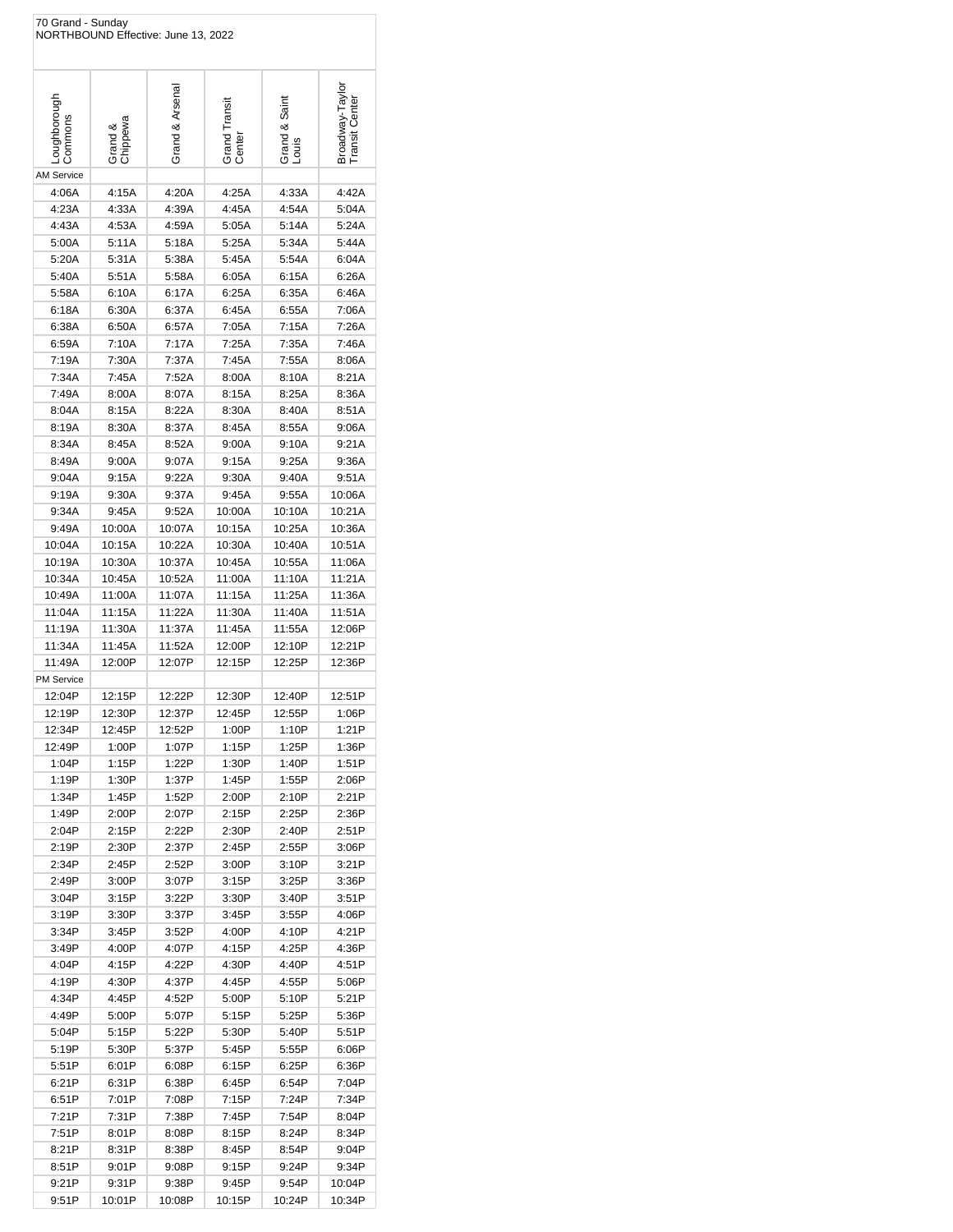| 70 Grand - Sunday<br>NORTHBOUND Effective: June 13, 2022 |                                           |        |                         |                           |                                          |  |  |
|----------------------------------------------------------|-------------------------------------------|--------|-------------------------|---------------------------|------------------------------------------|--|--|
| Loughborough<br>Commons                                  | & Arsenal<br>Grand &<br>Chippewa<br>Grand |        | Grand Transit<br>Center | & Saint<br>Grand<br>Louis | raylor<br>Centei<br>Broadway-Tansit Cent |  |  |
| 10:23P                                                   | 10:33P                                    | 10:39P | 10:45P                  | 10:54P                    | 11:04P                                   |  |  |
| 10:53P                                                   | 11:03P                                    | 11:09P | 11:15P                  | 11:24P                    | 11:34P                                   |  |  |
| 11:23P                                                   | 11:33P                                    | 11:39P | 11:45P                  | 11:54P                    | 12:04A                                   |  |  |
| 11:53P                                                   | 12:03A                                    | 12:09A | 12:15A                  | 12:24A                    | 12:34A                                   |  |  |
| 12:23A                                                   | 12:33A                                    | 12:39A | 12:45A                  | 12:54A                    | 1:04A                                    |  |  |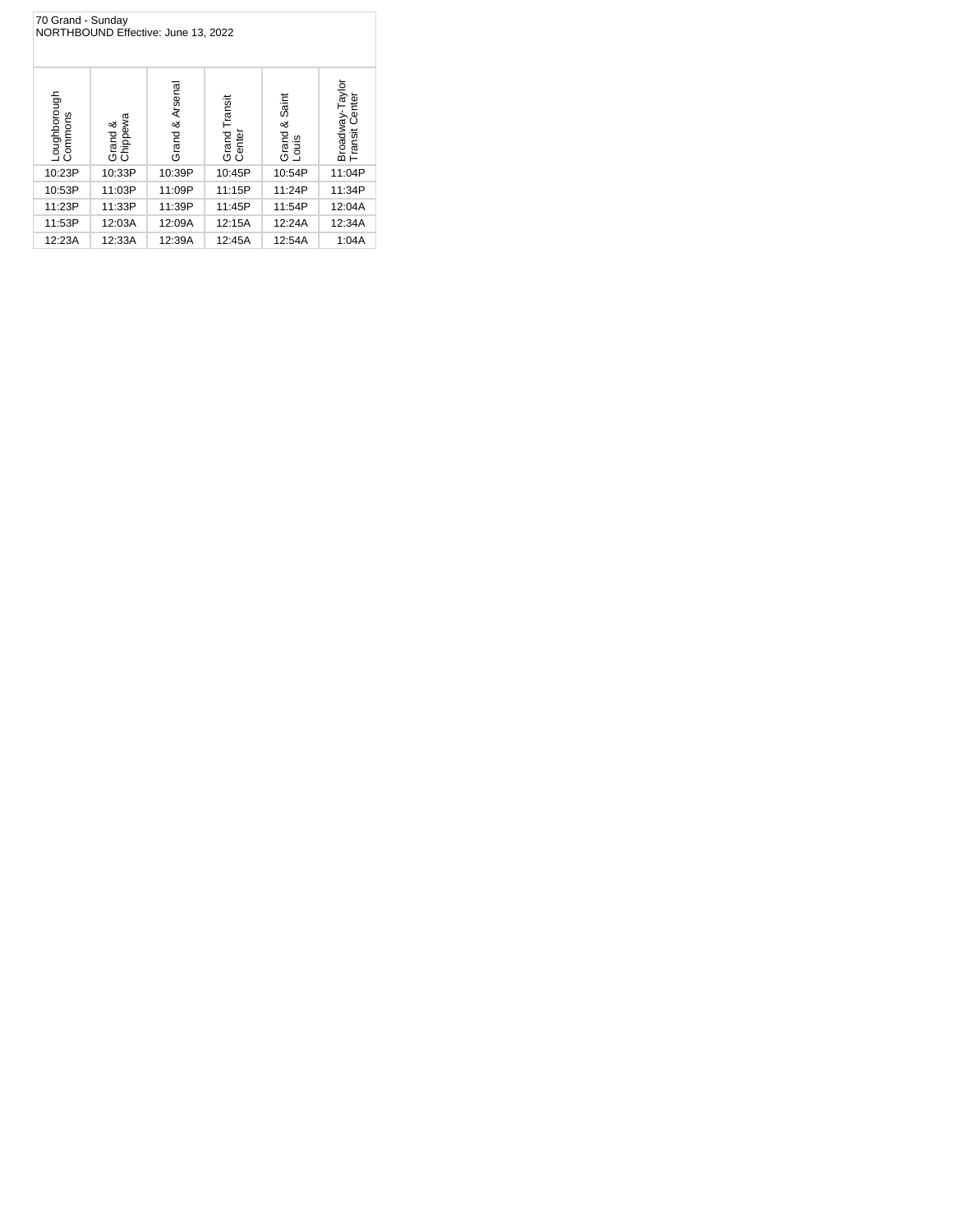| 70 Grand - Sunday                 |                        | SOUTHBOUND Effective: June 13, 2022 |                  |                     |                         |
|-----------------------------------|------------------------|-------------------------------------|------------------|---------------------|-------------------------|
| Broadway-Taylor<br>Transit Center | Grand & Saint<br>Louis | Grand Transit<br>Center             | Grand & Arsenal  | Grand &<br>Chippewa | Loughborough<br>Commons |
| <b>AM Service</b>                 |                        |                                     |                  |                     |                         |
| 4:23A                             | 4:33A                  | 4:40A                               | 4:47A            | 4:52A               | 5:00A                   |
| 4:41A                             | 4:52A                  | 5:00A                               | 5:08A            | 5:13A               | 5:20A                   |
| 5:01A                             | 5:12A                  | 5:20A                               | 5:28A            | 5:33A               | 5:40A                   |
| 5:21A                             | 5:32A                  | 5:40A                               | 5:48A            | 5:53A               | 6:01A                   |
| 5:39A                             | 5:51A                  | 6:00A                               | 6:08A            | 6:14A               | 6:23A                   |
| 5:59A<br>6:19A                    | 6:11A<br>6:31A         | 6:20A<br>6:40A                      | 6:28A<br>6:48A   | 6:34A<br>6:54A      | 6:43A<br>7:03A          |
| 6:39A                             | 6:51A                  | 7:00A                               | 7:08A            | 7:15A               | 7:25A                   |
| 6:59A                             | 7:11A                  | 7:20A                               | 7:28A            | 7:35A               | 7:45A                   |
| 7:14A                             | 7:26A                  | 7:35A                               | 7:43A            | 7:50A               | 8:00A                   |
| 7:29A                             | 7:41A                  | 7:50A                               | 7:58A            | 8:05A               | 8:15A                   |
| 7:44A                             | 7:56A                  | 8:05A                               | 8:13A            | 8:20A               | 8:30A                   |
| 7:59A                             | 8:11A                  | 8:20A                               | 8:28A            | 8:35A               | 8:45A                   |
| 8:14A                             | 8:26A                  | 8:35A                               | 8:43A            | 8:50A               | 9:00A                   |
| 8:29A                             | 8:41A                  | 8:50A                               | 8:58A            | 9:05A               | 9:15A                   |
| 8:44A                             | 8:56A                  | 9:05A                               | 9:13A            | 9:20A               | 9:30A                   |
| 8:59A                             | 9:11A                  | 9:20A                               | 9:28A            | 9:35A               | 9:45A                   |
| 9:14A                             | 9:26A                  | 9:35A                               | 9:43A            | 9:50A               | 10:00A                  |
| 9:29A                             | 9:41A                  | 9:50A                               | 9:58A            | 10:05A              | 10:15A                  |
| 9:44A                             | 9:56A                  | 10:05A                              | 10:13A           | 10:20A              | 10:30A                  |
| 9:59A                             | 10:11A                 | 10:20A                              | 10:28A           | 10:35A              | 10:45A                  |
| 10:14A                            | 10:26A                 | 10:35A                              | 10:43A           | 10:50A              | 11:00A                  |
| 10:29A                            | 10:41A                 | 10:50A                              | 10:58A           | 11:05A              | 11:15A                  |
| 10:44A                            | 10:56A                 | 11:05A                              | 11:13A           | 11:20A              | 11:30A                  |
| 10:59A                            | 11:11A                 | 11:20A                              | 11:28A           | 11:35A              | 11:45A                  |
| 11:14A                            | 11:26A                 | 11:35A                              | 11:43A           | 11:50A              | 12:00P                  |
| 11:29A                            | 11:41A                 | 11:50A                              | 11:58A           | 12:05P              | 12:15P                  |
| 11:44A<br>11:59A                  | 11:56A<br>12:11P       | 12:05P<br>12:20P                    | 12:13P<br>12:28P | 12:20P              | 12:30P<br>12:45P        |
| <b>PM Service</b>                 |                        |                                     |                  | 12:35P              |                         |
| 12:14P                            | 12:26P                 | 12:35P                              | 12:43P           | 12:50P              | 1:00P                   |
| 12:29P                            | 12:41P                 | 12:50P                              | 12:58P           | 1:05P               | 1:15P                   |
| 12:44P                            | 12:56P                 | 1:05P                               | 1:13P            | 1:20P               | 1:30P                   |
| 12:59P                            | 1:11P                  | 1:20P                               | 1:28P            | 1:35P               | 1:45P                   |
| 1:14P                             | 1:26P                  | 1:35P                               | 1:43P            | 1:50P               | 2:00P                   |
| 1:29P                             | 1:41P                  | 1:50P                               | 1:58P            | 2:05P               | 2:15P                   |
| 1:44P                             | 1:56P                  | 2:05P                               | 2:13P            | 2:20P               | 2:30P                   |
| 1:59P                             | 2:11P                  | 2:20P                               | 2:28P            | 2:35P               | 2:45P                   |
| 2:14P                             | 2:26P                  | 2:35P                               | 2:43P            | 2:50P               | 3:00P                   |
| 2:29P                             | 2:41P                  | 2:50P                               | 2:58P            | 3:05P               | 3:15P                   |
| 2:44P<br>2:59P                    | 2:56P<br>3:11P         | 3:05P<br>3:20P                      | 3:13P<br>3:28P   | 3:20P<br>3:35P      | 3:30P<br>3:45P          |
| 3:14P                             | 3:26P                  | 3:35P                               | 3:43P            | 3:50P               | 4:00P                   |
| 3:29P                             | 3:41P                  | 3:50P                               | 3:58P            | 4:05P               | 4:15P                   |
| 3:44P                             | 3:56P                  | 4:05P                               | 4:13P            | 4:20P               | 4:30P                   |
| 3:59P                             | 4:11P                  | 4:20P                               | 4:28P            | 4:35P               | 4:45P                   |
| 4:14P                             | 4:26P                  | 4:35P                               | 4:43P            | 4:50P               | 5:00P                   |
| 4:29P                             | 4:41P                  | 4:50P                               | 4:58P            | 5:05P               | 5:15P                   |
| 4:44P                             | 4:56P                  | 5:05P                               | 5:13P            | 5:20P               | 5:30P                   |
| 5:01P                             | 5:12P                  | 5:20P                               | 5:28P            | 5:35P               | 5:45P                   |
| 5:16P                             | 5:27P                  | 5:35P                               | 5:43P            | 5:50P               | 6:00P                   |
| 5:37P                             | 5:47P                  | 5:55P                               | 6:03P            | 6:10P               | 6:20P                   |
| 6:07P                             | 6:17P                  | 6:25P                               | 6:33P            | 6:40P               | 6:50P                   |
| 6:37P                             | 6:47P                  | 6:55P                               | 7:03P            | 7:10P               | 7:20P                   |
| 7:07P                             | 7:17P                  | 7:25P                               | 7:33P            | 7:40P               | 7:50P                   |
| 7:37P                             | 7:47P                  | 7:55P                               | 8:03P            | 8:10P               | 8:20P                   |
| 8:07P<br>8:37P                    | 8:17P<br>8:47P         | 8:25P<br>8:55P                      | 8:33P<br>9:03P   | 8:40P<br>9:10P      | 8:50P<br>9:20P          |
| 9:07P                             | 9:17P                  | 9:25P                               | 9:33P            | 9:40P               | 9:50P                   |
| 9:37P                             | 9:47P                  | 9:55P                               | 10:03P           | 10:10P              | 10:20P                  |
| 10:07P                            | 10:17P                 | 10:25P                              | 10:33P           | 10:40P              | 10:50P                  |
|                                   |                        |                                     |                  |                     |                         |